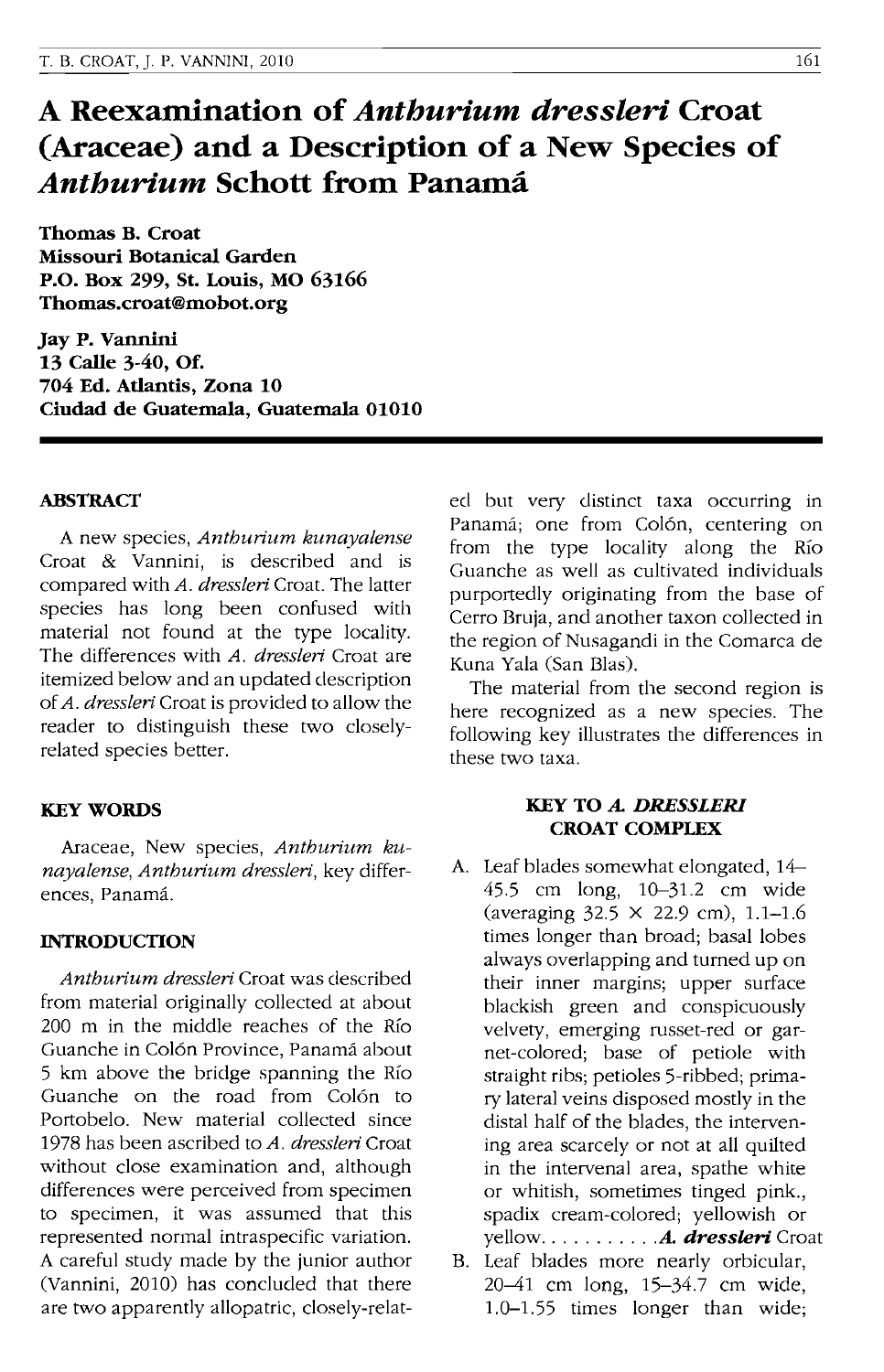basal lobes often barely overlapping or separated by a distinct sinus; upper surface matte or satiny, glittering light green, emerging metallic pink or tan; base of petiole and the geniculum conspicuously crisped; petiole 7-9-ribbed; primary lateral veins equally disposed along the midrib, the intervenal area weakly quilted; spathe green or greenish; spadix grayish-green or green .....

... *A. kunayalense* Croat & Vannini

*Anthurium kunayalense* Croat & Vannini, **sp. nov.** Type: PANAMA. Panama Province : Along the road from El Llano to Cartf, vic. of km 12.5, vic. of radio tower, steep forested ravine E of road, ca. 09°18'N, 78°57'W, originally collected by Jay Vannini, 28 Oct. 2007, vouchered Apr. 15, 2009, *Croat* & *Vannini 101491* (holotype, MO-6219588; isotypes, B, AGUAT, K, PMA, US). Figure 1.

*Differt a A. dressleri per lamina orbiculare; petiolus 7-9-costa; nerois primariis lateralalibus equans dispositus a costa; spatha viride vel virellus; spadix griseoviridis vel viridis.* 

Terrestrial; stem short, less than 20 cm long; **internodes** short, 2.5 cm diam.; cataphylls pale green drying dark brown to 4 cm long, acuminate at apex, persisting semi-intact on upper nodes and as fragments on older stems. LEA YES pendent from suberect petioles; **petioles** 9.7-30.5 cm long, 6- 9 mm diam., uniformly medium green, prominently 7-9 ribbed, broadly and sharply flattened-sulcate adaxially, the margins moderately acute, prominently 3-ribbbed abaxially, the ribs at the base of the petioles and on geniculum prominently undulate, sometimes also along the length of the petiole; **blades** narrowly elliptic-ovate and cordatesagittate, abruptly acuminate at apex, deeply lobed at base, 20-41 cm long, 15-34.7 cm wide, 1-1.55 times longer than wide (averaging  $23.7 \times 30.6$  cm), 1-2.1 times longer that petioles (averaging 1.6 times longer), glittering light green above (metallic pink or

tan when young), paler and matte below (light pink or buff when immature); petiolar plexus prominent, raised on adaxial surface; **basal veins**  $4-7$  pairs, the 1<sup>st</sup> and usually the  $2^{nd}$ , often the  $3^{rd}$  pair free to the base, the  $(2^{nd})4^{th}$  to 5<sup>th</sup> and higher order usually coalesced (4-)6-10 mm at base, the posterior rib short or inconspicuous, scarcely naked along the margins 0-8(-15 mm); anterior lobe 15.7-30.5 cm long, broadly rounded along margins; **posterior lobes** 5.5-14 em long, 4.9-13.5 cm wide, directed toward the base, overlapping and turned upward against each other along their inner margins; **sinus** 5.5-14 cm deep, narrow to closed with the lobes turned up against each other or up to 3.0 cm wide, **primary lateral veins**  2-7 pairs, disposed mostly along the midrib from the lower 1/3 to the apex, arising at 45- 70° angle, the area between the primary lateral veins moderately quilted; **collective veins** arising from one of the primary lateral veins in the upper portion of the blade or more frequently from the  $1<sup>st</sup>$  pair of basal veins; **lower surface** covered with a dense array of raised whitish punctations, especially near the basal veins. INFLORESCENCE erect; peduncle terete 8-38.5 cm long, 5- 6 mm diam.; **spathe** 5.5-11 cm long, 1.1- 2.7 cm wide, usually green or greenish, rarely white, lanceolate, erect-spreading to spreading, slightly curled downward toward the apex, narrowly to abruptly acuminate at apex; **spadix** 4.5-10.6 cm long, 5-7(-8) mm diam., green to gray-green (rarely pink), shortly cylindroid tapered, sessile or stipitate 3-6(-10) mm, narrowly rounded at apex; **flowers** 6-7 visible per spiral, 1.9-2.2 mm long, 2.0-2.2 mm wide, tepals with a few scattered pale sub-linear, pale cellular inclusions; lateral tepals 1-1.2 mm wide, outer margins 2-sided.

*Anthurium kunayalense* Croat & Vannini ranges from Panama to NW Colombia, known in Panama principally from the Comarca de Kuna Yala (formerly San BIas Province) at 300-500 m in an area of *Premontane wet forest* life zone. The specific name refers to its association with this region.

The species is characterized by its short stems, short internodes, persistent cata-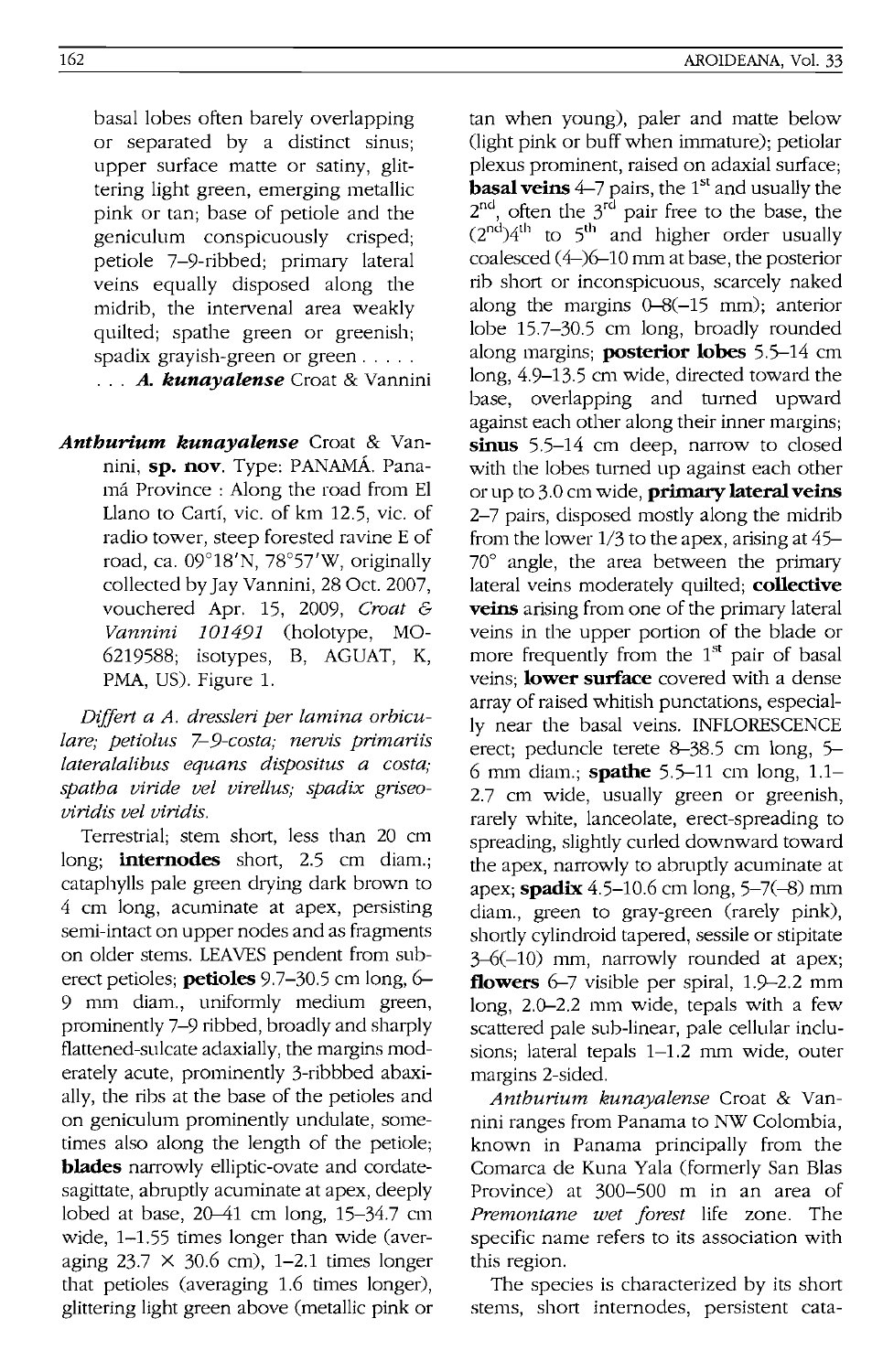

Fig. 1. A-D. Anthurium kunayalense Croat. A-C. (Cultivated plant by Jay Vannini). A. Habit. Scale bar 16 cm. B. Seedlings. Scale bar 3.5 cm. C. Leaf blade, adaxial surface. Scale bar 10 cm. D. Herbarium specimen (Nee 10492).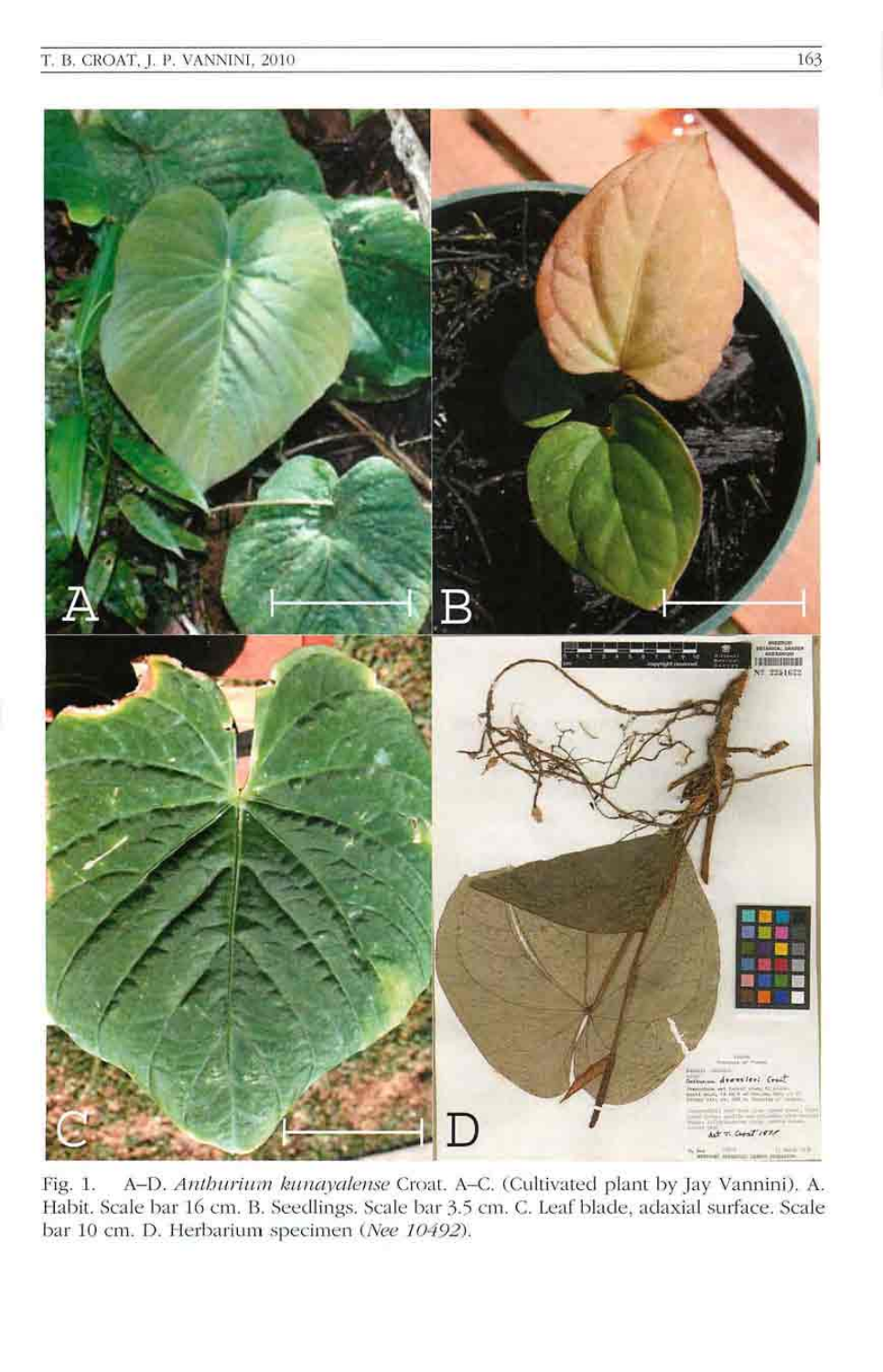phyll fibers on upper nodes, the 7-9-ribbed petioles, the medium green, matte subrounded blade with a prominent petiolar plexus, primary lateral veins arising from usually below the middle of the anterior lobe and with the intervening area somewhat quilted as well as by the erect inflorescence with the spathe and spadix usually both green.

*Anthurium kunayalense* Croat & Vannini is most closely related to *A. dressleri*  Croat and was previously confused with that species. See the key above for differences with that species. In contrast to the case in some dried specimens in herbaria, living material of both immature and adult plants of these species is readily distinguished in the field and in cultivation (See Figs 1 & 2; Vannini, 2010).

Owing to the fact that *Anthurium dressleri* Croat has been so often confused with *A. kunayalense* Croat & Vannini, its species description is here updated and modified from its last use in the Araceae of Panamá (Croat, 1986).

Paratypes: PANAMÁ: Comarca de Kuna Yala 09°20'N, 78°58'W, 05 Jul 1994, C. *Galdames, E. Montenegrom,* C. *Chung*  1346 (US); NW of EI Llano-Carti Road at Kuna Yala Nusigandi Field Station, trail to stream, 09°20'N, 78°59'W, 8 Apr 1985, G. *E. Schatz 1074* (MO); EI Llano-Carti Road. Slopes of Atlantic watershed, 09°21'N, 78°58'W, 1 Sep 1984, G. *de Nevers* & *E. Arias* 3792 (MO); Trail to Cerro 6bu (Habu of maps) from Rio Urgandi; (Rio Sidra), 09°23'N, 78°48'W, 24June 1986, G. *de Nevers et al. 8022* (MO); Trail along continental divide, 09°20'N, 78°56'w, 23 Jul 1986, *J.F. McDonag et al. 336*  (MO); 8 mi E of Trans-Isthmian Highway on Santa Rita Ridge, 09°22'N, 78°57'W-09°25'N, 78°58'W, 31 Mar 1988, S. *A. Thompson* 4676 (MO); (Comarca de Kunayala): Nusigandi, 10.1 mi N of Interamerican Hwy., then 1.9 mi N of Nusigandi. Virgin tall forest, 09°20'N, 78°59'W, 20Ju11994, *Croat& Zhu 76990* (MO); (Comarca de Kunayala): Nusigandi, EI Llano-Carti Road, 1-2 mi N of Nusigandi on road to Cartí, 09°20'N 078°59'W, 2 Jul 1994. *Croat* & *Zhu* 76578 (MO).

*Anthurlum dresslerl* Croat, *Aroideana* 1: 54. 1978. Type: PANAMA.. Colon: Rio Guanche, upstream ca. 5 km above bridge along road to Portobelo, ca. 200 m, *Croat 37000* (MO-2395460, holotype; F, K, PMA, SCZ, SEL, US; isotypes, Live at MO). Figure 2.

Terrestrial or lithophytic; decumbent to short erect stem to ca. 70 cm long, 1-3.5 cm diam.; roots moderately few, brown, slender; cataphylls pale green, to 6 cm long, acuminate at apex, drying brown, persisting at upper nodes. LEAVES with petioles erectspreading; blades held more or less perpendicular to petiole: **petioles** 4-5-ribbed, 9.8-33 cm long, 5-7 mm wide, narrowly to broadly sulcate adaxially (sometimes bluntly medially ribbed), suffused reddish or purplish violet especially on the adaxial surface sometimes purplish, the ribs at the apex and the base usually not undulated, sometimes those of the geniculum weakly undulated: **blades** narrowly ovate, acute to shortly acuminate at apex, deeply lobed at base, 14-45.5 cm long, 10-31.2 cm wide (averaging  $32.5 \times 22.9$  cm), 1.1–1.6 times longer than broad, broadest near the middle, 0.8-2.2 times longer than petioles (averaging 1.5 times longer), russet or garnet red on young leaves; **anterior lobe** 11.3-34 cm long, the margins convex; posterior lobes 5-14 cm long, 4.1- 13.7 cm wide, sometimes overlapping, often turned up along inner margins; sinus 5.5-11.5 cm deep, spathulate to closed, acute at apex; **upper surface** matte, dark green, velvety; **lower surface matte**, much paler, lacking whitish raised punctations;  $\text{midrib}$ raised above, acutely raised below; **basal** veins  $(2-)3-4(-8)$  pairs, free to base, raised above and below; petiolar plexus not conspicuous or prominently raised; **prima**ry lateral veins 2-4(-6) per side, departing midrib at 40-70° angle, raised above and below; interprimary veins flat, darker than surface; **collective veins** arising from the first basal vein, 4-9 mm from the margin.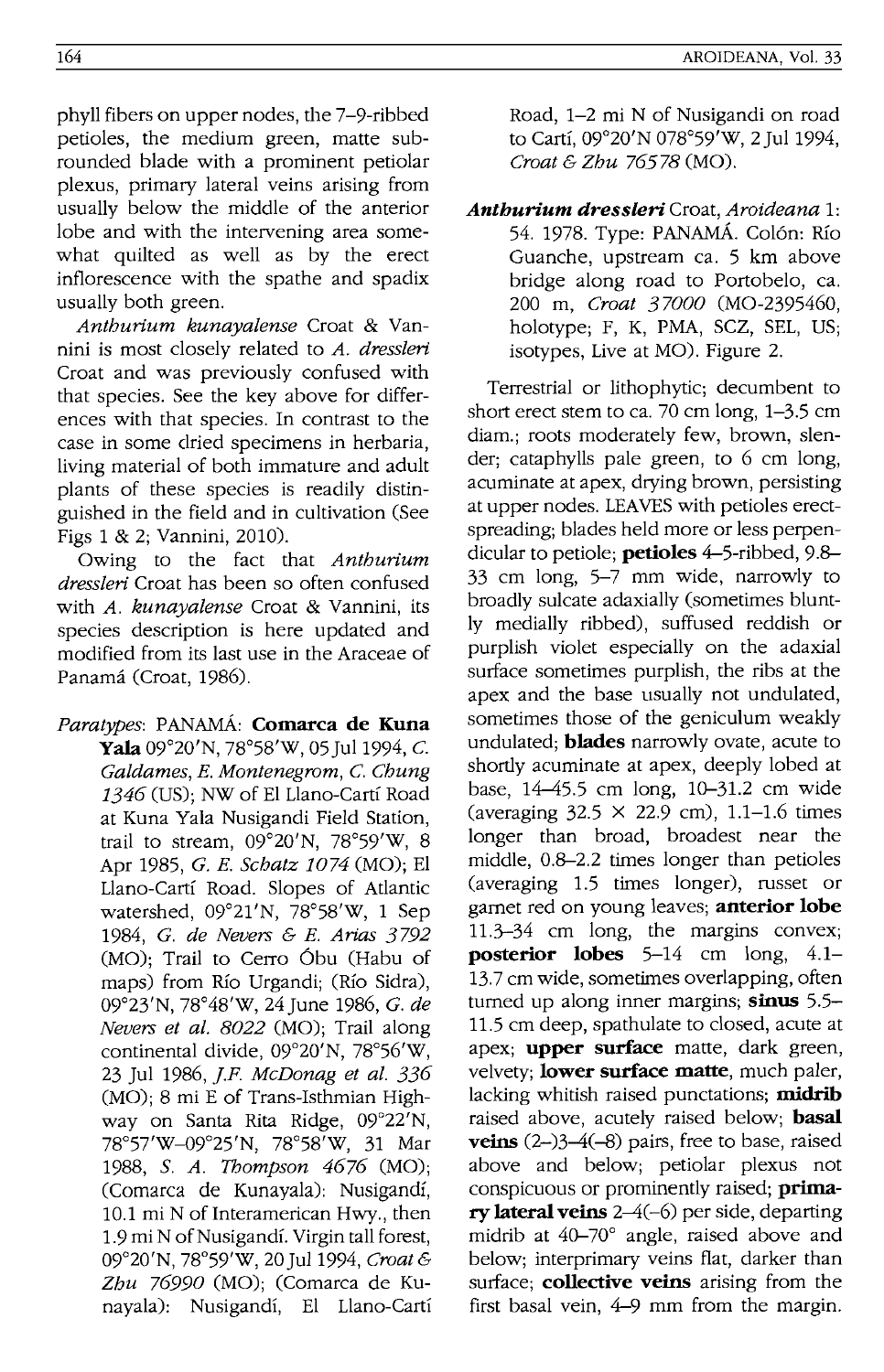INFLORESCENCE erect, shorter than the leaves; **peduncle** terete or with several sharp ribs, suffused reddish or purplish violet, 9-31 cm long; **spathe** moderately thin, white or greenish white, occasionally with pink tinges, narrowly ovate to lanceolate, 2.7-7.5 cm long, 0.8-2.5 cm wide, broadest in the lower one-third, acuminate to caudate-acuminate at apex, obtuse to cordate at base, inserted at 35° angle on peduncle; **spadix** pale or bright yellow to yellowish green  $(B & K$  Yellow-green  $9/2.5$ ) or white, becoming green post-anthesis, 3.5-7.7 cm long, 6-7 mm diam. at base, 4- 5 mm diam. at apex; **flowers** weakly 4 lobed, 2.5-3.2 mm long, 2.5-3 mm wide, the sides straight to jaggedly sigmoid, ca. 6 flowers in the principal spiral, 10 flowers in the alternate spiral; tepals glossy, weakly punctate, minutely papillate, lateral tepals 0.7-1.5 mm wide, the inner margin broadly convex; pistils green, semiglossy, weakly emergent; stigma ellipsoid, 0.4-0.5 mm long, brush-like with droplets for ca. 1 wk before stamens emerge, drying brown; lateral stamens emerging in a rapid sequence from the base, the alternate pairs emerging much later; anthers  $0.4 - 0.5$  mm long, ca. 0.8 mm wide, held above the edge of tepals, not completely emergent from beneath tepals; thecae not divaricate; pollen white. INFRUCTESCENCE pendent, to 13 cm long, 1.7 cm diam.; berries irregularly dispersed, obovoid, dark violet-purple in apical one-third, white to greenish below, 6-8 mm long, 5 mm diam., round to mammilliform at apex; seeds 2, 4-5 mm long, ca. 3 mm wide, obovoid, white (turning green in age) one end oblique, enveloped in a semi-translucent appendage.

*Anthunum dresslen* Croat is known from Panama and perhaps Colombia in *Tropical wet forest* and *Premontane rain forest* life zones from 100 to 500 m.

The species is a member of sect. *Cardiolonchium* characterized by its terrestrial or lithophytic habit, short internodes, persistent cataphylls on recent growth, short, prominently 4-5-winged petioles, its narrowly elliptic-ovate and cordate-sagittate, prominently dark velvety leaf blades with the primary lateral veins restricted to the distal half of the blade as well as by the white, erect-spreading spathe and its usually cream to yellow, shortly tapered spadix.

Two collections from Colombia cited by Croat (1978) were not available for reinvestigation, but one collection from Colombia that was available from Chocó Department *(Galeano* 4181) has a blade 1.3 times longer than wide with the primary lateral veins arising from about the middle of the blade as in *A. kunayalense* Croat & Vannini and has a green spathe, but has a yellow spadix more commonly associated with *A. dressleri* Croat.

#### **MATERIAL EXAMINED**

PANAMA. **Canal Area:** Pipeline Road, 09°10'20"N 079°45'20''W, 10 Jul 1979, *T M. Antonio 1300* (MO); **Colon:** Trail from headwaters of Río Boquerón back to fork with Río Escandaloso, area route of abandoned railroad, 09°26'30"N, 79°32'30''W -09°27'15"N 79°32'30''W, 21 Jul 1978, *B. Hammel 4001* (MO); Portobelo region, Río Escandaloso near the abandoned manganese mine, 09°26'40"N, 79°32'57"W, 26 Apr 1978, *B. Hammel 2664* (MO); Río Guanche, about 2 mi upstream from the bridge. Lowland wet forest, 09°30'30"N, 79°40' OO''W, 25 Mar 1975, *H. Kennedy* & s. *Mori 3463* (MO); Road from Colón to Portobelo; 24.6 km E of Transisthmian Highway, 09°26'30"N, 79°45'00''W, 17 Jun 1977, *j. P. Folsom* 3737 (MO); Along Río Guanche, 09°30'N, 79°40'W -09°31'N, 79°41'W, 13 Jul 1974, *R. B. Foster 2808* (MO); At base of Cerro Bruja along Rio Escandaloso, above Mina Boquerón 2 (manganese mine), 19 mi. from Transisthmian Highway on road to Salamanca. Tropical wet forest, 09°26'30"N 79°28'OO''W, 18 Mar 1982, S. *Knapp* & *W J. Kress* 4285 (MO); Base of Cerro Bruja along the Río Escandaloso, above Mina Boquerón No. 2 (manganese mine), 19 mi E of Transisthmian Highway on road to Salamanca, 09°26'30"N, 79°28'OO''W, 28 March 1982, S. *Knapp et al.* 4456 (MO); Rio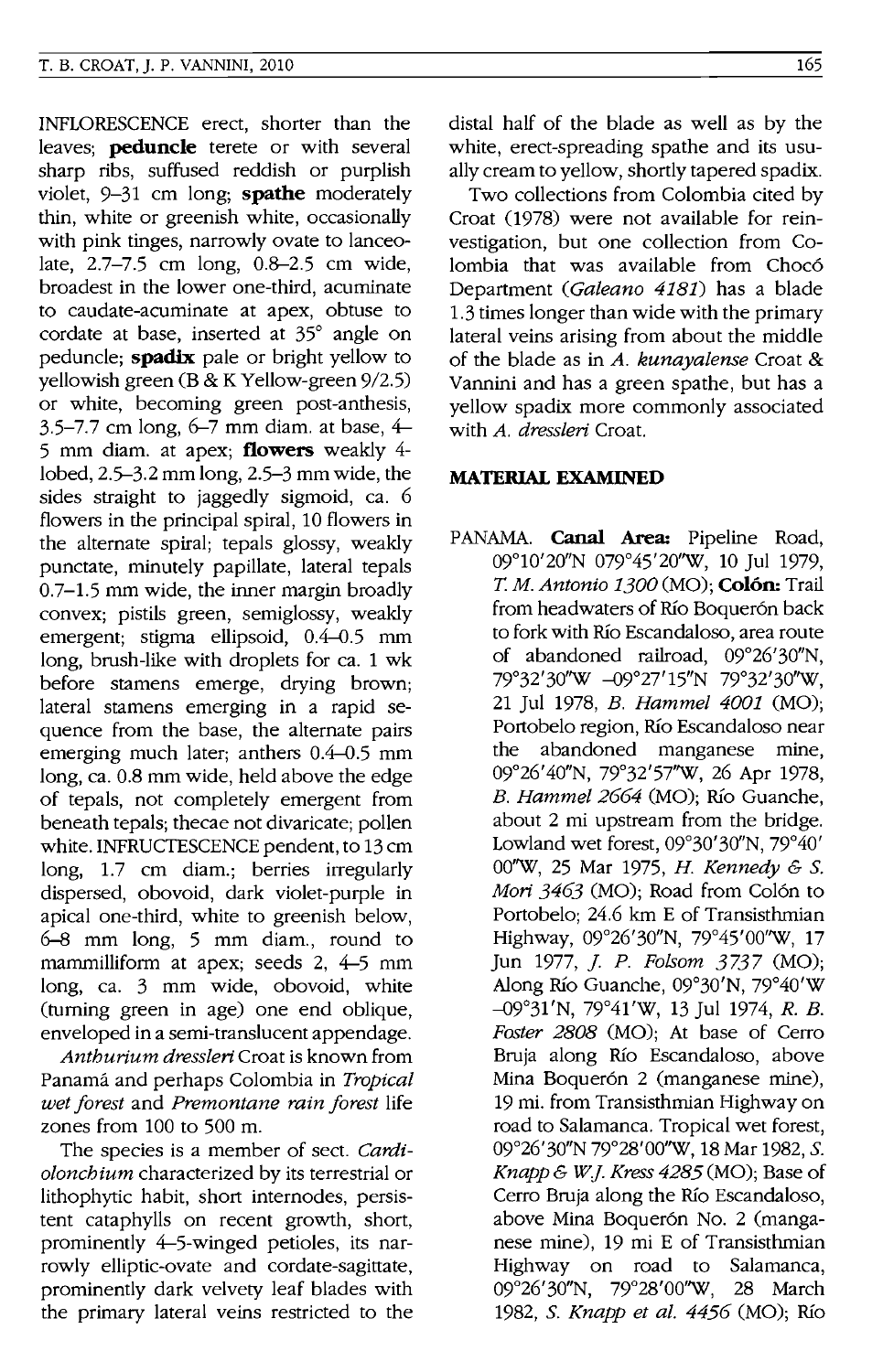

Fig. 2. A-C. *Antburium kunayalense* Croat. (Cultivated plant by Jay Vannini). A. Leaf blade, abaxial surface, close-up. Scale bar 2.2 cm. B. Stem showing petiole bases with prominent ribs. Scale bar 1.8 cm. C. Leaf blade, adaxial surface, close-up showing broad petiolar plexus and primary lateral veins extending to below middle of blade. Scale bar 4.0 cm. D. *Anthurium dressleri* Croat. (Cultivated plant by Jay Vannini). D. Leaf blade, adaxial surface, close-up showing weakly developed petiolar plexus and poorly developed lateral veins. Scale bar 4.0 cm.

Guanché above bridge on Portobelo Road; ca. 3 to 5 km above bridge, 09°30'N, 79°37'W-09°31'N, 79°39'W, 8 Jul 1976, *C1'Oat 37000* (MO); Along the Río Escandaloso near Mina Boquerón Número 2, 09°25'00"N,79°33'00"W-09° 26'30"N, 79°34'30"W, 14 Jul 1979, T. M. *Antonio 13 10* (MO); Below Cerro Bruja along RIo Escandaloso beyond Mino 2, 09°26'30"N, 79°27'30"W, 18 Mar 1982, *W.J. Kress & S. Knapp 82-1392* (MO). Panamá: border of Panamá & Comarca de San Blas, Valle de Madroño; ca. 10 road miles north of La Margarita (by Chepo); in forest just South of and on continental divide along main trail to Cangandi., 09°19'N, 79°08'W, 21 Feb *1986, B. Hammel* & C. *McPherson*  14524 (MO); Llano-Carti Road, 12 km

from Inter-American Hwy; wet forest, 09°16'32"N 078°55'49"W, 30 Apr 1993, *DR. Hodel et al.* 1247 (MO); El L1ano/ Cartí road, 12 km N of PanAmerican Hwy. at EI Llano; Vicinity of stream, 09°16'32"N, 78°55'49"W, 11 Mar 1974, *M. Nee 10492* (MO); El Llano-Cartí roacl, 8.4 mi beyond the highway, 09°16'55"N, 78°55'55"W, 5 Dec 1979, *Croat 49130A* (MO); El Llano-Cartí road, 8.4 mi beyond the highway, 09°16'55"N,78°55'55"W, 5 Dec 1979, *Croat* 49144 (MO).

**Cultivated plants:** Purportedly collected on Cerro Jefe, Panama by Robert Dressler, 21 Jan 1977, *MT Madison*  3 741 (MO). Material collected by Jay Vannini along the middle and upper